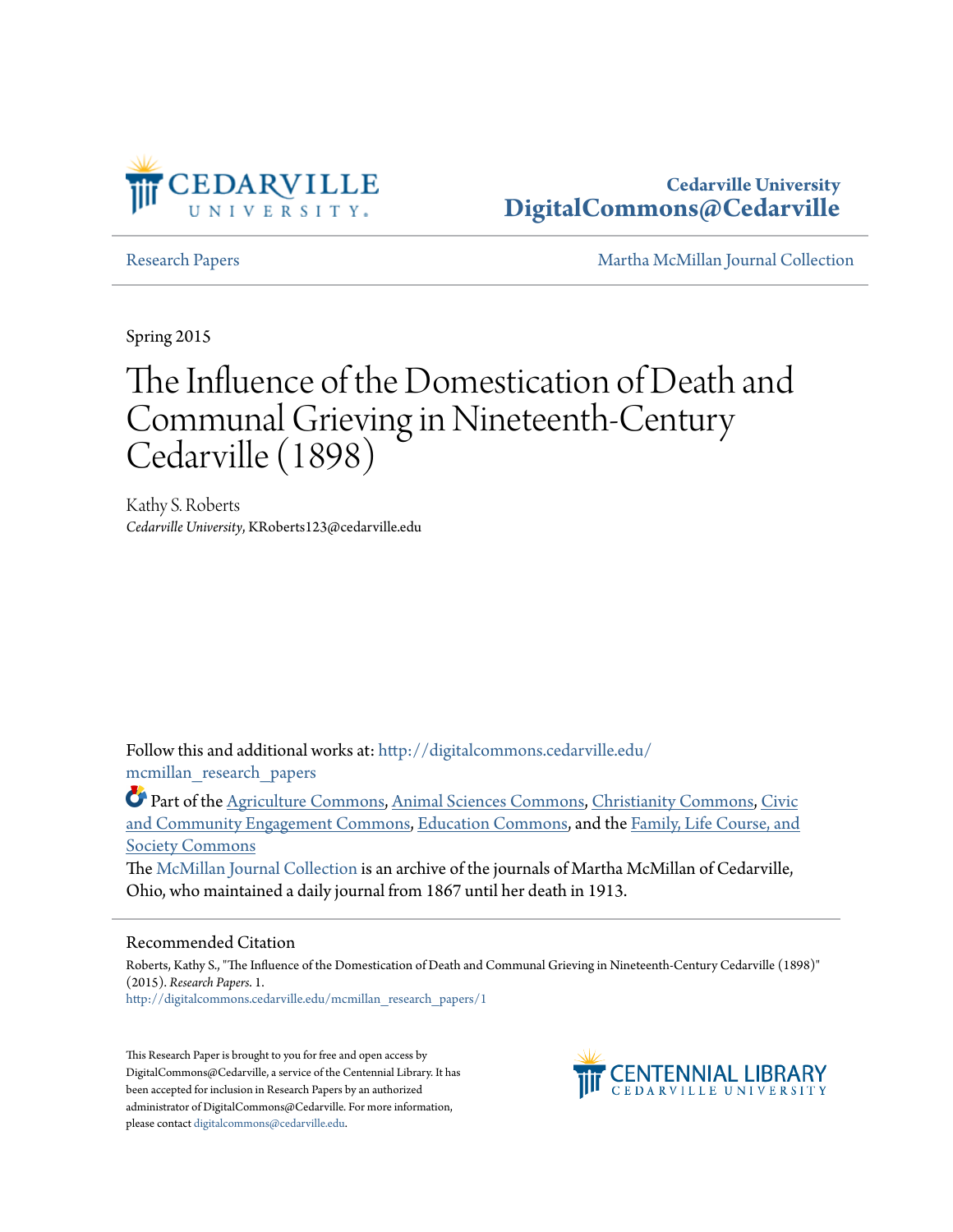# The Influence of the Domestication of Death and Communal Grieving in Nineteenth-Century Cedarville (1898 – September-December)

## Kathy Roberts

### 2015

A community's view of death reveals its perspective on life. Though death remains constant throughout time, various communities address death differently. Researchers can study a group's worldview by analyzing how the community addresses illness, grieves, and remembers its dead. People have always feared death, but a paradigm switch began in America after the Enlightenment. However, while the secular world transitioned its view on death, Christians remained unique in their view of death, even though their views differed by denomination. While America was domesticating death in the late nineteenth century, the Presbyterianinfluenced Cedarville community had a unique perspective of death which included grief as a way to stabilize society.

The Age of Enlightenment followed by the Romantic Era caused Americans to begin to domesticate death. During the Enlightenment Era's emphasis on rationality, people sought to place death within an ordered framework and standardized process. This began "The Dying of Death" in America (Farrell 4). Death scholar, James Farrell, cites one metaphor for this paradigm shift; "Death is regarded no longer as a king of terror, but rather as a kindly nurse who puts us to bed when our day's work is done. The fear of death is being replaced by the joy of life" (5). Modern life increased life expectancy and the pace of life which focused people's minds on living rather than their inevitable dying. In response to the Enlightenment, the Romantic Era attempted to counter the movement's rigid rationality by emphasizing aesthetics, intuition, and emotion. Thus, in the nineteenth century, people's views on death began to reflect Romantic sentimentalism on top of Enlightenment order. Farrell writes, "Sentimental Americans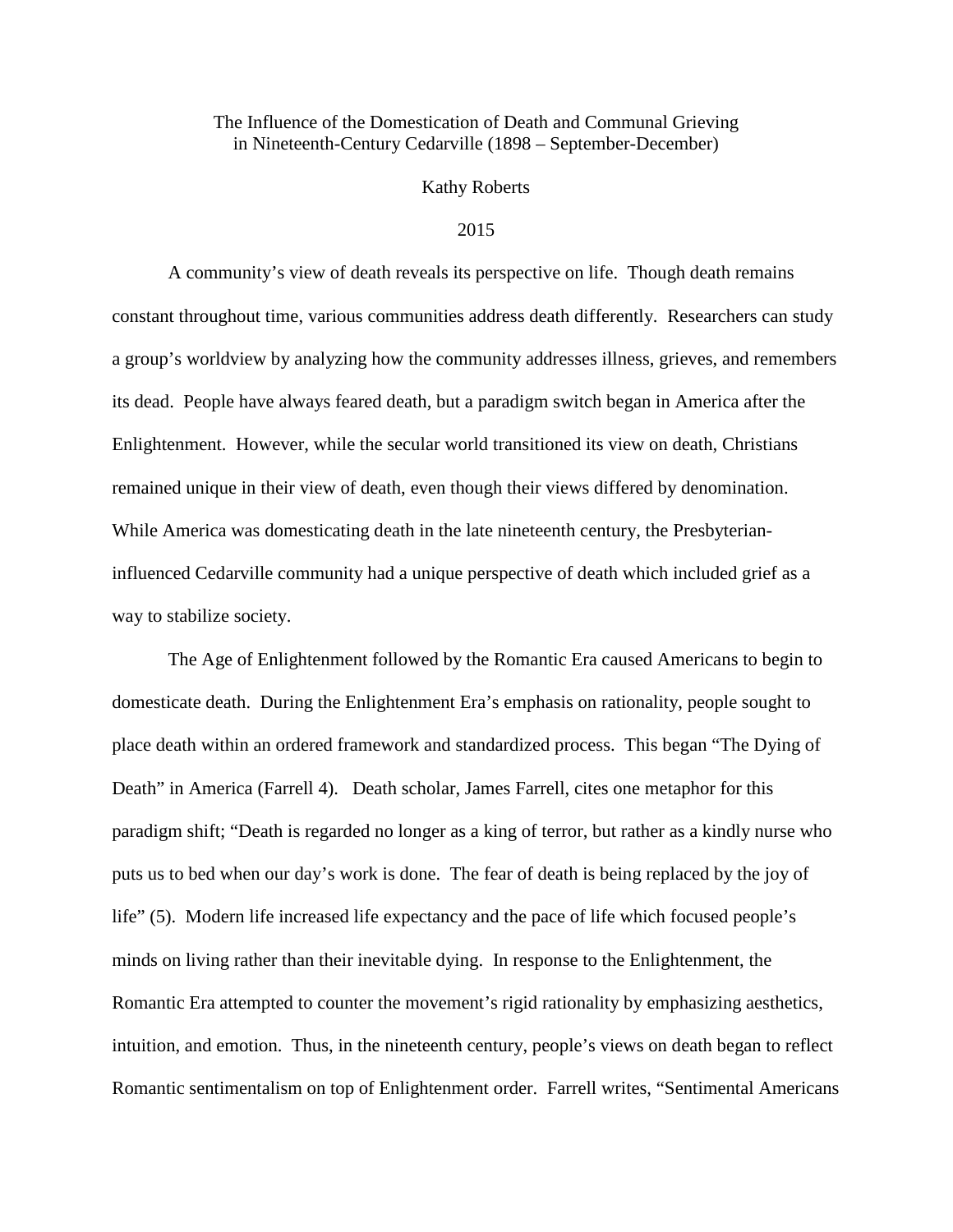domesticated death, thus trying to overcome their terror of it, by developing socially acceptable channels for Romantic expressionism" (34). Some of those "socially acceptable channels for Romantic expressionism" included preserving the body, dressing the deceased body in a suit, photographing the body then having a portrait drawn of it, and burying it in a vault. People also announced loved ones' deaths with mourning cards and publicized their grief through the popular genre of child death poetry. Additionally, Americans in the nineteenth century began burying people in "Garden Cemeteries" rather than in family and church graveyards. These new, rural cemeteries featured "a large expanse of lanes, grass, trees, and shrubbery" (Graham 197). Farrell writes, "At death, said rural cemetery supporters, the individual could expect to commune with God, with nature, and with deceased family and friends" (Farrell 105). Nineteenth-century Americans domesticated death through sentimentality to lessen people's fears of it.

While secular America was domesticating death to lessen its terror, Christians also transitioned their beliefs about death. Prior to the Victorian Era, American Protestants viewed death grimly because they believed that God smote people with death as a punishment for sin and depravity. Farrell explains that during this time, "Like the Presbyterians, most Americans of the evangelical era believed that God intervened directly with death to chastise his sinful children and to remind survivors of their own mortality" (Farrell 36). As the secular world transitioned their views about death, Protestants also began to see death as more of a natural part of life to transition Christians from this life to the next. Thus, Protestants started viewing death as less of God's punishment and more as a reason to celebrate the life of the deceased person and gather for societal solidarity. Scholar Margaret Baker Graham explains the transition from Puritan to Presbyterian mentalities as, "Fear of hell gave way to the promise of salvation as Protestants embraced the notion of a God of love rather than a God of vengeance" (Graham 198). In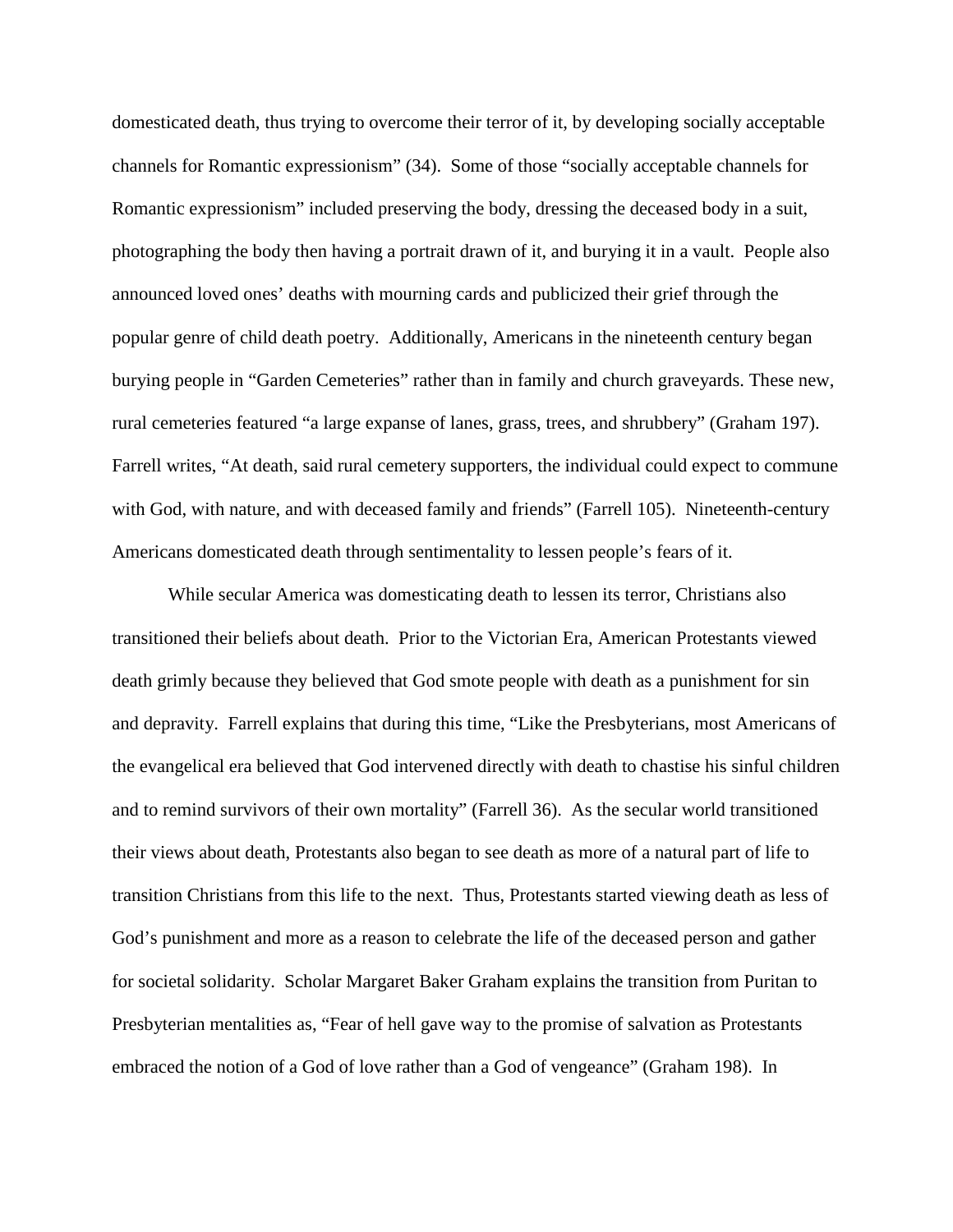addition to the increase in ceremony surrounding a person's death, the Christian community evidenced this by the increase in Protestants who visited graves in the nineteenth century. In *House and Home Papers*, Harriet Beecher Stowe explains that Christians' view of death should differ from that of the secular world; "If there is anything that ought to distinguish Christian families from Pagans, it should be their way of looking at and meeting those inevitable events that must from time to time break the family chain. It seems to be the peculiarity of Christianity to shed hope on such events" (Stowe 330). In Victorian America, Christians distinguished themselves by viewing death with hope and using mourning to unite the community. Grief scholar Dana Luciano writes about Protestant mourning, "Grief, effect and sign of a human nature that was to be respected, even venerated, for its capacity to form deep bonds to others, was additionally depicted as an element of a divine plan that, when read and engaged properly, would turn the subject (and, in some deployments, the nation) toward redemption" (Luciano 8). Nineteenth-century Protestants sentimentalized death along with the rest of society, but they also viewed mourning as an opportunity to bring the community together and refocus them toward redemption.

Martha McMillan portrays the nineteenth-century Cedarville community as having a Protestant view of death. The McMillans and much of the Cedarville community was Presbyterian which is reflected in their treatment of Aunt Jane's death. On September 29, 1898, Aunt Jane was badly burned by a "little fluid lamp" she had owned for years. Martha, James, and numerous family and community members cared for her night and day for six days until she passed away. The next day, the community hosted a funeral service for Aunt Jane in her parlor. The reverend gave a message, and several people read scripture and prayed. Afterward, the group went to the community cemetery to bury her. These activities indicate both the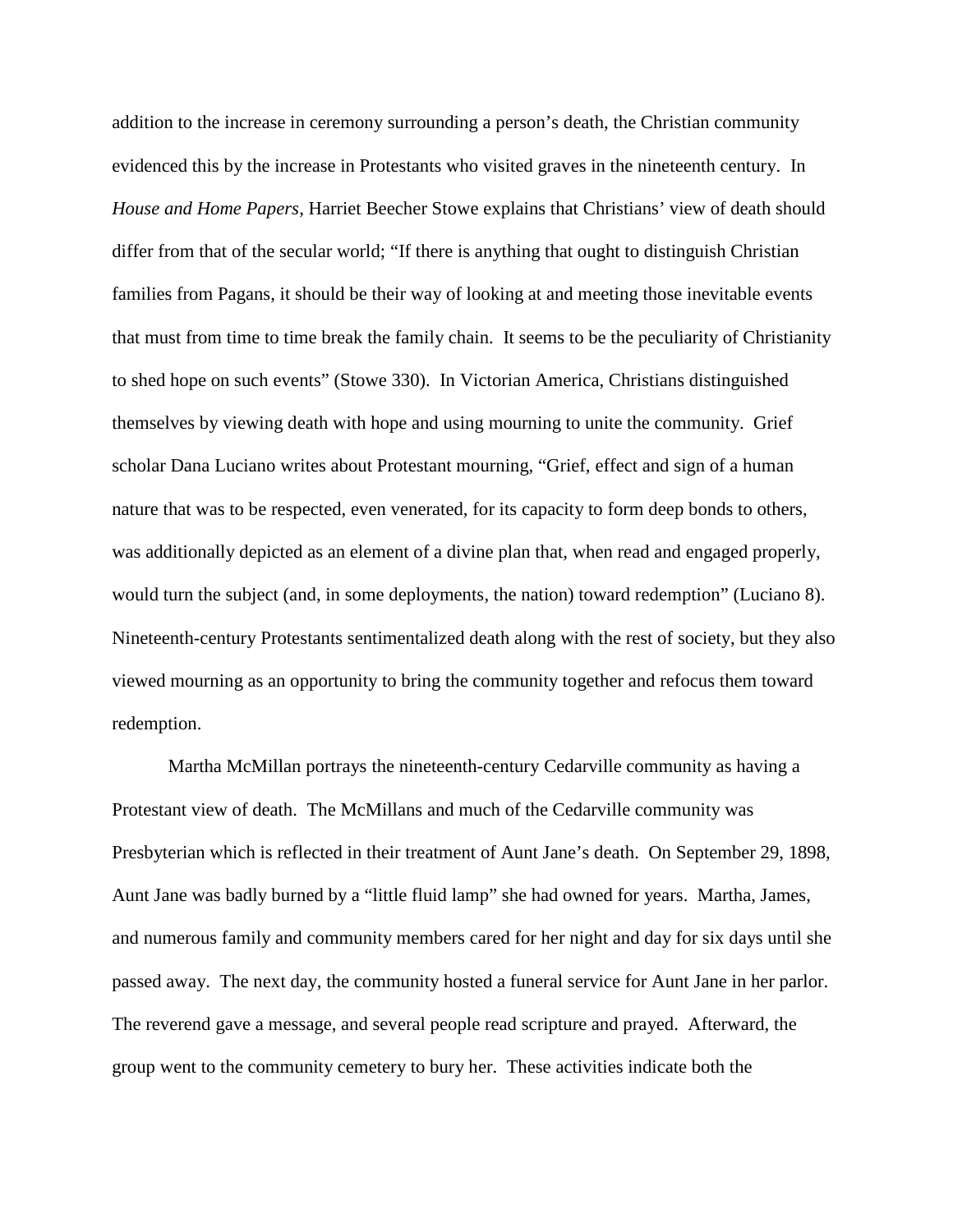sentimentalization of death and the Presbyterian emphasis of hopeful grieving with the byproduct of communal solidarity. For example, they buried Aunt Jane in a rural cemetery rather than a family or church graveyard. Additionally, Martha comments about Aunt Jane's passing in pleasant rather than grim words. For example, on October 4, 1898, Martha writes, "She peacefully passed away - What a long busy life she had had - How much we will all miss her - She was in her 86" year - but never seemed old - always young." By researching the historical progression of America's views on death, readers of Martha McMillan's journals will realize the Cedarville community's strong Presbyterian beliefs manifest in their communal grieving and perspective of death as a celebration of life.